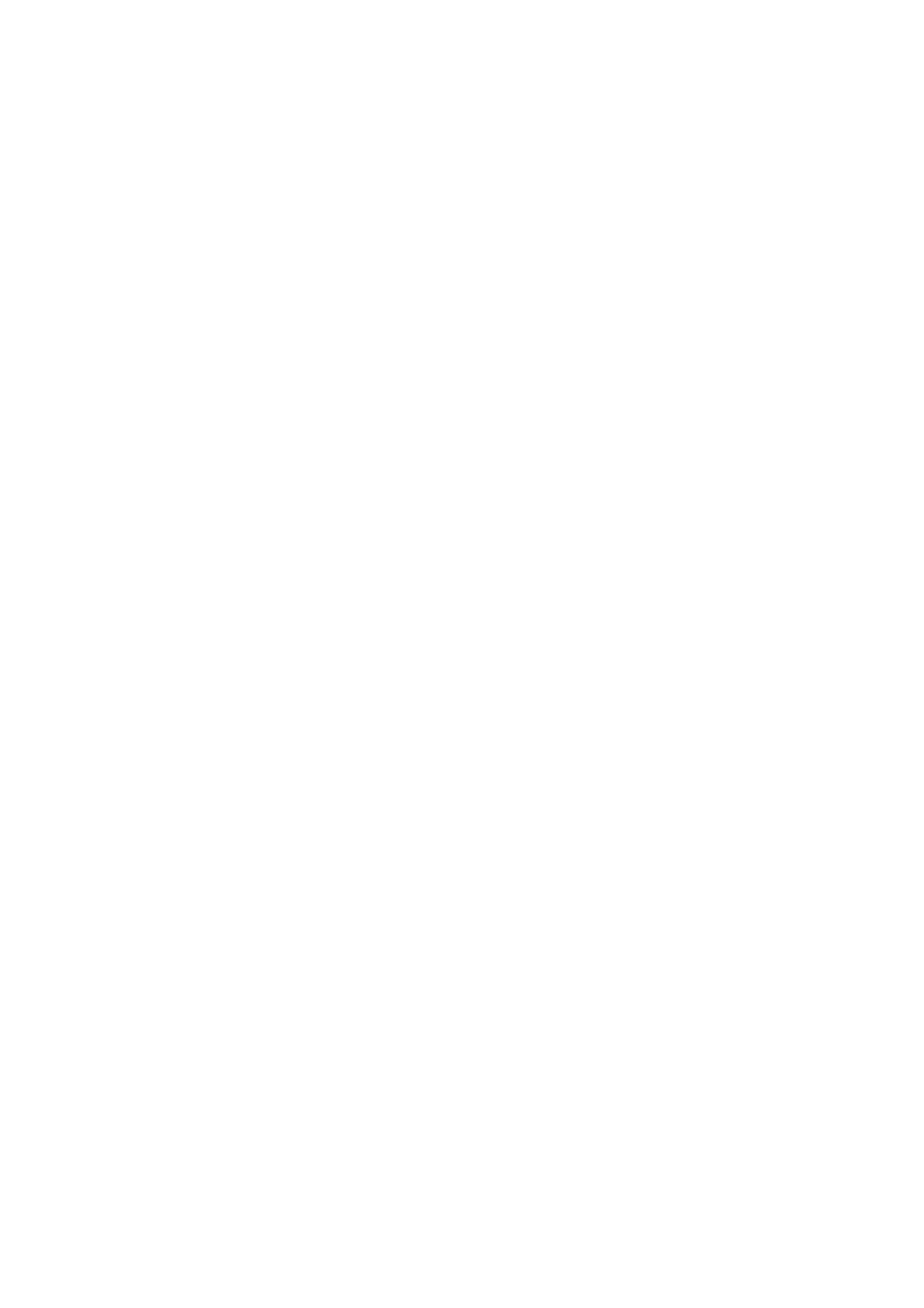# **1. OVERVIEW**

Our previous three 3-year strategic plans set out a bold vision for connecting international investors and our market with that of the Mainland and diversifying into new asset classes. In pursuing this vision, we have transformed HKEX from the premier offshore equity capital formation centre for China into both a destination and an access market that facilitates inbound and outbound securities investment in equities and fixed income via the *Stock Connect* and *Bond Connect* schemes. Further, we have become a leading player in international commodities trading through the acquisition and commercialisation of the London Metal Exchange.

Responding to the need to offer our enlarged investor base a greater diversity of investment exposures and to improve Hong Kong's market competitiveness, we also recently undertook the most significant reforms to our listing regime in 25 years with the launch of three New Chapters of our Listing Rules to better cater to the needs of new economy issuers.

Through the *Connect* schemes, we have helped open the door for the inclusion of Mainland Chinese securities into major global benchmark indices, thereby heralding a new phase of internationalisation of China's capital markets and catapulting Hong Kong to greater international relevance for investors and issuers around the world. While our international stakeholders have mostly focused on the improved ease of access to onshore Chinese markets offered by these schemes, the *Connect* model has also helped China address its need to provide its citizens with a secure and transparent channel for investment diversification.

The continuing growth of international portfolio investment in Mainland China and the still nascent stage of Chinese outbound securities investment should provide the basis for significant growth for Hong Kong's financial markets and for HKEX for many years to come. As we continue to improve the ease of access and gradually extend the scale and scope of the *Connect* programmes, enhance our commodity and offshore RMB product offerings, and develop risk management tools across asset classes, these efforts will facilitate China's continuing financial markets liberalisation: they will help bridge the standards of the Mainland markets with international standards, and also serve to support the Guangdong-Hong Kong-Macao Greater Bay Area initiatives to promote mutual market access. In turn, they will cement Hong Kong's status as the premier global offshore RMB and risk management centre. These developments have laid a firm foundation for the next chapter in HKEX's growth, where we intend to transform ourselves from being a leading global exchange, not only by virtue of our size, but also in terms of our asset class and product range, reach, global relevance, regulatory standards, market efficiency, culture, and technological innovation.

#### **1.1 Our Vision**

Our vision is to be *the Global Markets Leader in the Asian Time Zone – Connecting China, Connecting the World*. Building upon the role we already play as the leading venue for investing into and out of Mainland China, we aim to further increase our international relevance to China and Asia, and our Asia relevance to the global markets, serving as the venue of choice for investors and issuers in the Asian time zone.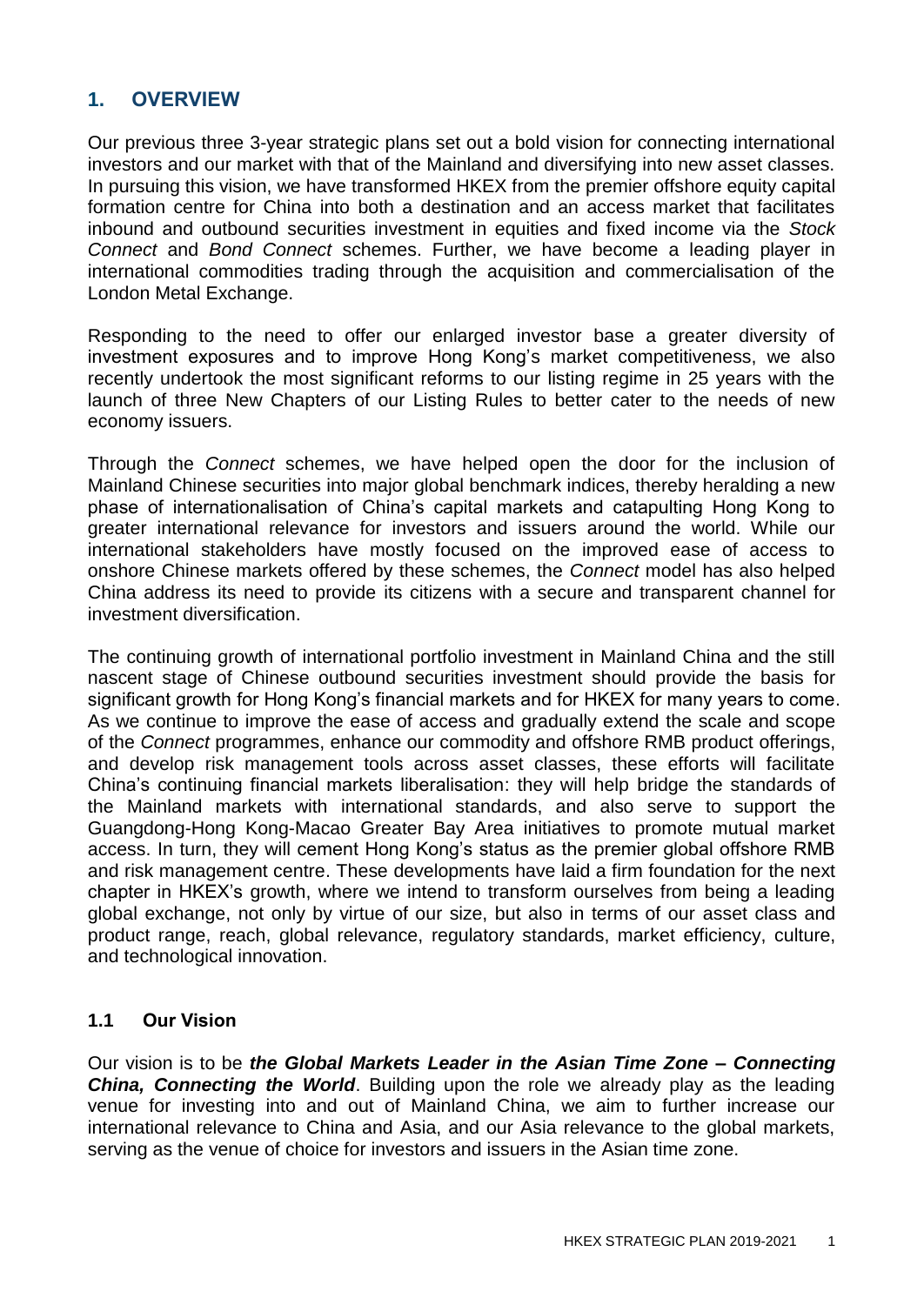# **1.2 Key Themes Underlying Our Strategic Plan 2019-2021**



The major themes underlying our Strategic Plan 2019-2021 build upon the successes achieved under our previous Strategic Plans and centre on the following three focus areas:

i. **China Anchored** through two-way capital flows: (i) enhancing the internationalisation of China's domestic capital markets through the *Northbound Connect* programmes; and (ii) facilitating the international investment diversification of China's national wealth through the *Southbound Connect* programmes.

To achieve these aims, we need to provide international investors with better access to China underlying, both onshore and offshore, broaden our product suite to include more global underlying for Mainland investors, and enhance our market infrastructure to address the risk and capital management needs stemming from the expected growth in cross-border capital flows, particularly in Fixed Income and Currency (FIC).

ii. **Globally Connected** on two fronts: (i) further increasing the relevance of Hong Kong's markets to global liquidity; and (ii) offering more Asia Pacific investment exposures in Hong Kong.

To meet the needs of our changing investor mix, we need to attract and service an expanding global customer base by adding Asia Pacific products across asset classes to our existing strong China product suite, improving our global competitiveness through market microstructure enhancements to deepen market liquidity, and expanding our global presence.

iii. **Technology Empowered** to meet two objectives: (i) modernisation and growth of our core business; and (ii) exploration of new frontiers.

To capture the benefits of the accelerating pace of technological change in our industry, we need to modernise our core systems to improve market efficiency; embrace the application of new technologies across, and beyond, our value chain to deliver a better market experience and cost-effective outcomes; and explore potential strategic partnerships to venture into new horizons in Fintech and data markets.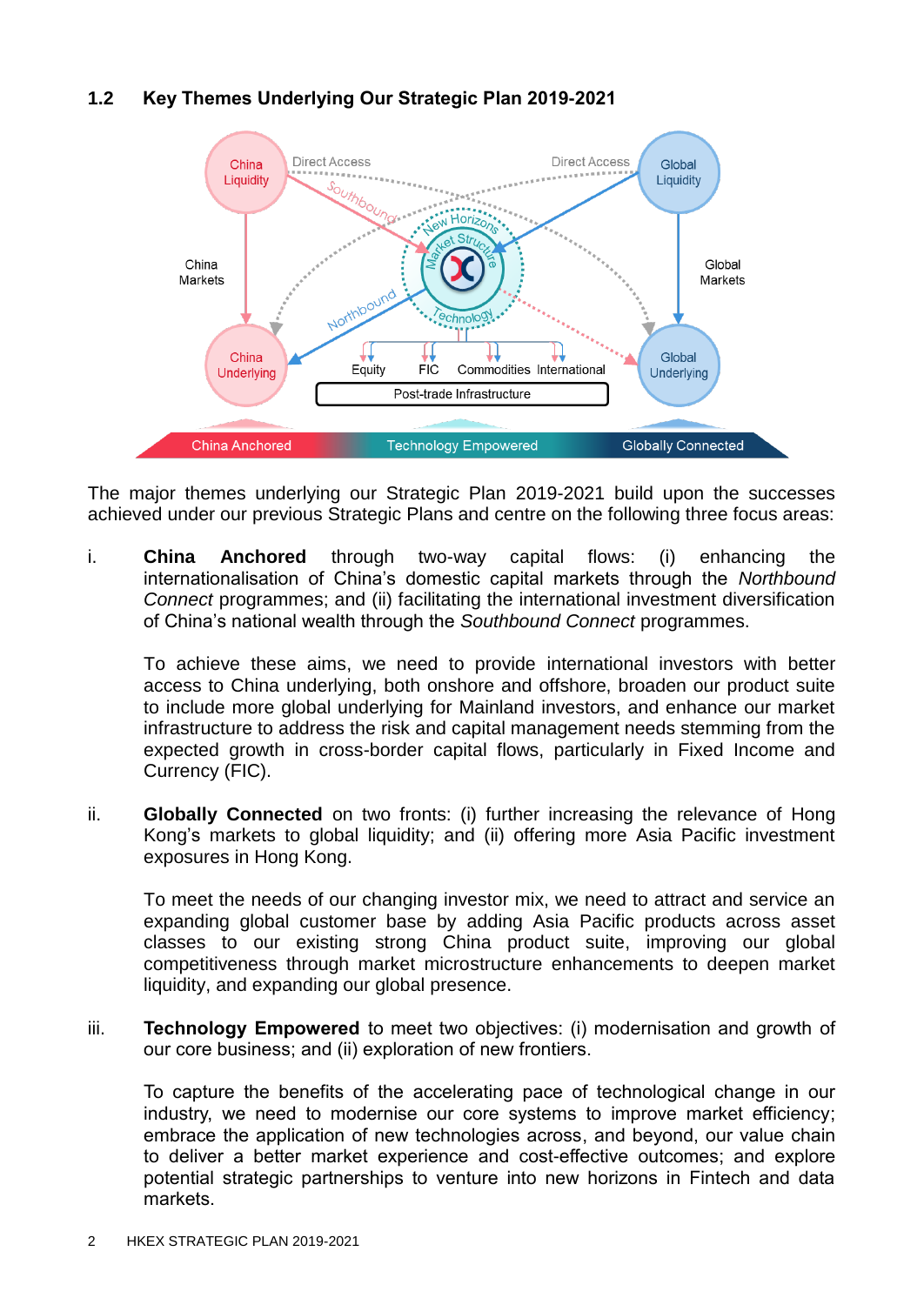# **2. OUR MISSION**

Our mission is to:

- i. Build on our leading position in Hong Kong and be a globally respected organisation.
- ii. Add value to our core franchises:
	- **Hong Kong:** promote and reinforce Hong Kong as a leading International financial centre, globally and particularly in Asia;
	- **China:** contribute to China's ongoing opening up and modernisation, offer attractive capital markets for its enterprises and investors, and facilitate interactions with the rest of the world; and
	- **Globally:** act as the go-to market for diversification into China and the rest of Asia, and as a major capital raising centre.
- iii. Engage within our communities and promote broader social responsibility, providing strong career development for our people; and continual technological and financial innovation.
- iv. Provide attractive long-term value to our shareholders.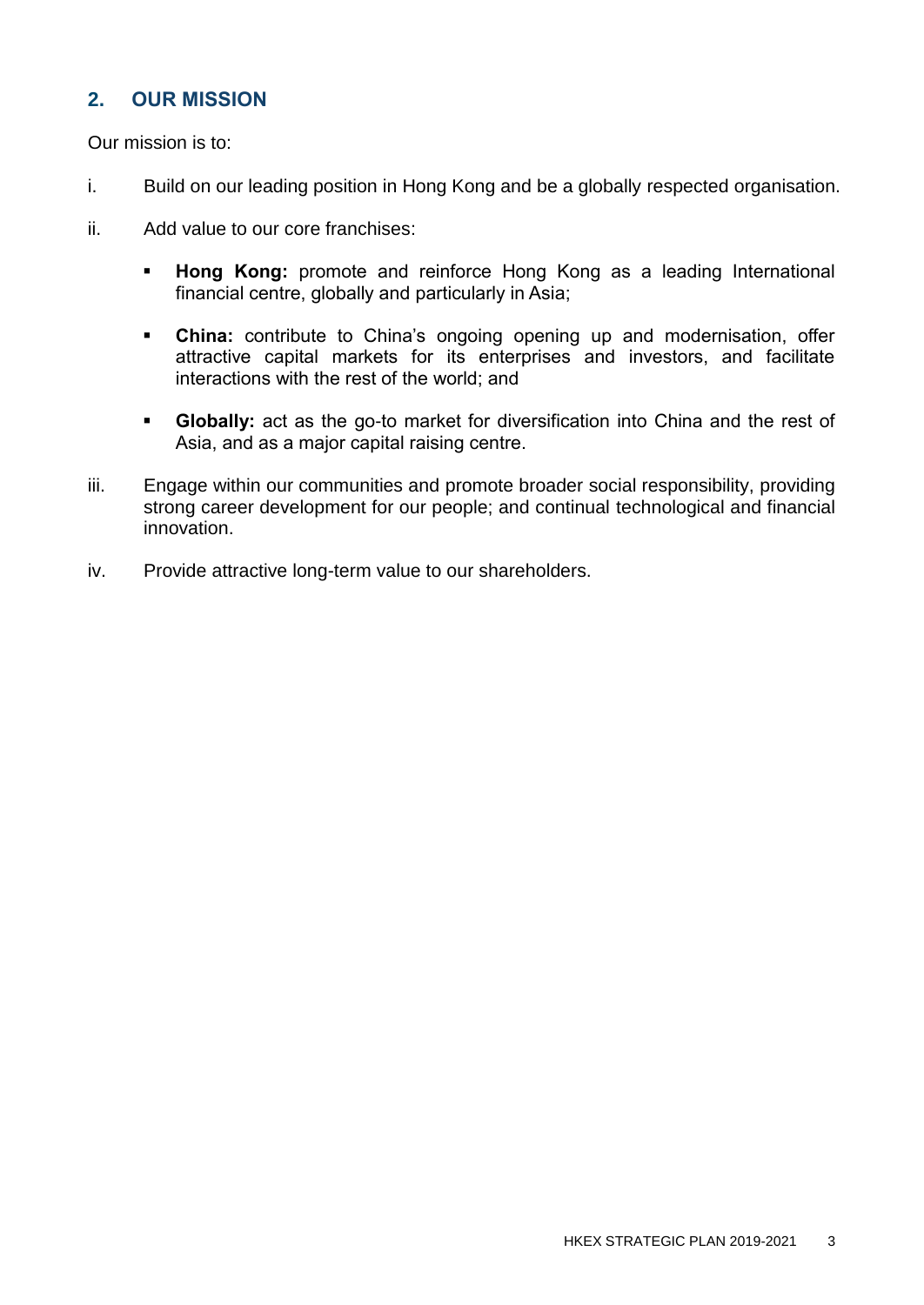# **3. STRATEGIC INITIATIVES**

Underlying these key themes of our Strategic Plan 2019-2021 is a deep analysis of the macroeconomic, geopolitical, competitive, technological and regulatory backdrops in which we operate today, and which we foresee over the coming three years and beyond.

#### **3.1 China Anchored: Facilitating China's Internationalisation and Investment Diversification**

As the Mainland continues to pursue structural reforms, further internationalisation of China's capital markets will drive increasing flows of global liquidity into China underlying both onshore and offshore, supported by international index inclusions, demand for greater international portfolio diversification by Mainland investors, and the growing international role of the RMB.

To facilitate capital flows *into* the Mainland, we will need to provide international investors with the most comprehensive range of Chinese securities investments – whether they be listed on our market or via access to onshore trading venues – in the most efficient manner, and deliver cross-border FX solutions to meet the needs arising from surging inbound liquidity.

We continue to believe that it is in China's national interest to enable its citizens to seek long-term investment diversification on a global basis and that the *Connect* programmes provide the most mutually beneficial, secure, transparent and cost effective way of doing so. To support greater *outbound* investment, we will need to work with Mainland regulators and exchanges to leverage and expand these secure, transparent and controlled channels for Mainland citizens to invest in the growing portfolio of underlying products that we plan to bring to Hong Kong from global and Asia Pacific markets.

Increasing two-way cross-border investment in cash securities markets will also drive greater demand from investors for derivatives for risk and portfolio management purposes. These developments in turn will require HKEX to invest further in critical areas of risk management and post-trade infrastructure to provide for the cross-border custody and settlement needs of both Mainland and international investors. In this connection, we need to further extend our connectivity in FIC and commodities (QME and LME) to fully capture the potential upside in China's internationalisation.

#### **Key Strategies**

- **Expand Northbound capital inflows** by broadening the availability of onshore products and underlying, and through delivering more risk management tools offshore.
- **Expand Southbound capital allocation** to facilitate Mainland investors' investment diversification by offering more global underlying.
- **Expand post-trade infrastructure** to position Hong Kong as the trusted and secure cross-border trading, settlement, clearing and custody centre, particularly in FICC, and address the capital efficiency needs of both Northbound and Southbound capital.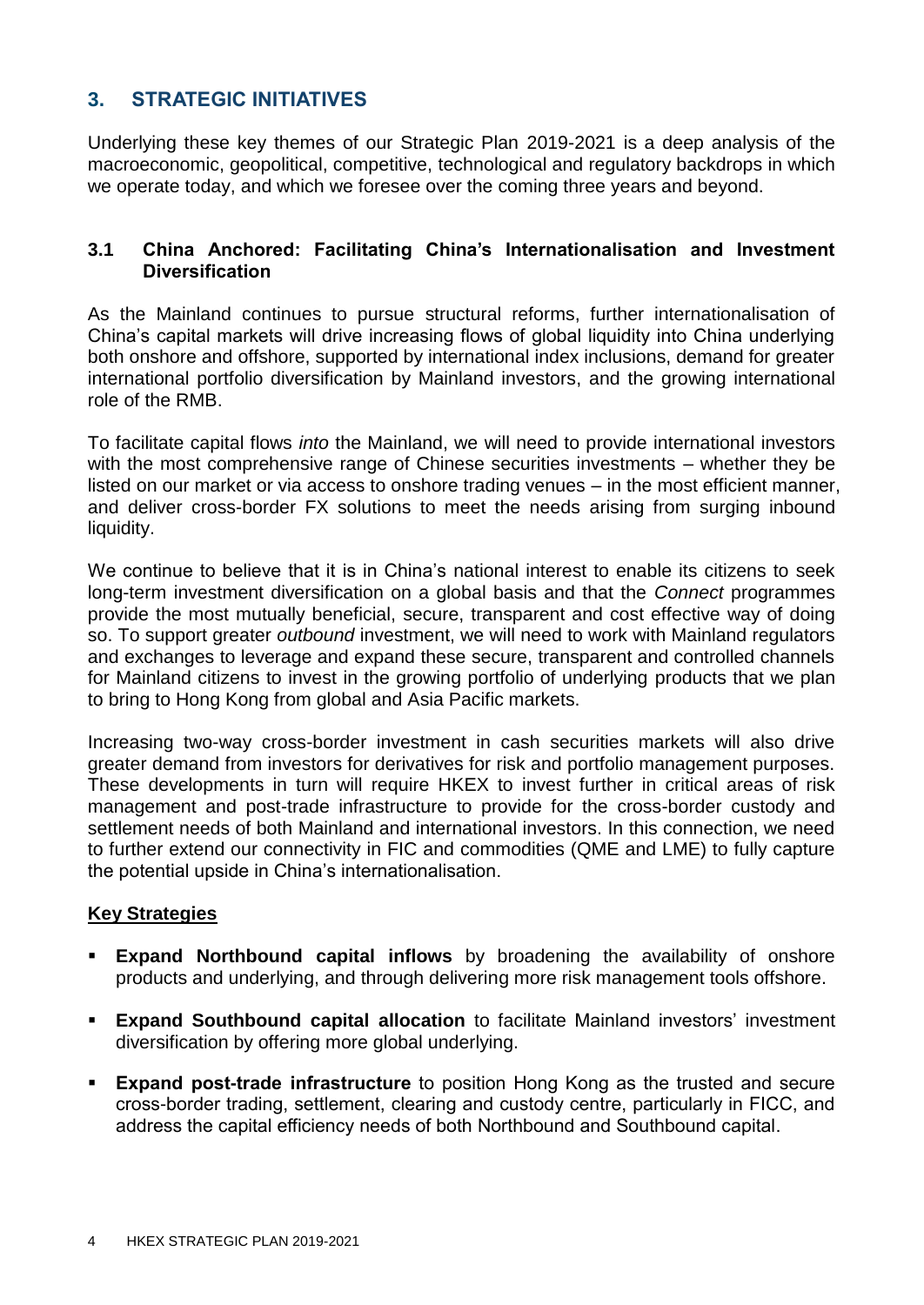## **Key Initiatives**

- **Enhance Stock Connect** by gradually expanding product coverage across more stocks (including international companies), ETFs, listed bonds (including convertible bonds) and primary issuance (*Primary Connect*), introducing market microstructure improvements, and working with onshore regulators to introduce stock borrowing and lending for Southbound holdings and to allow short-selling by Northbound capital under existing mechanism on the onshore markets. In doing this, we will seek to work with the onshore exchanges on a win-win basis.
- **Launch A-share futures products** to support hedging of China A-shares by international investors, thereby enabling an increase in China A-shares' weighting in international benchmark indices.
- **Enhance** *Bond Connect* through structural improvements, the addition of a wider range of access platforms, and preparations to launch Southbound trading.
- **Develop connectivity to support cross-border execution in the RMB FIC derivatives market** for both exchange-traded and OTC hedging and capital management tools, including by working with onshore regulators and partners to expand eligible cross-border products to repos and derivatives, supported by crossborder clearing functionality.
- **Support improved access to the CNY market** through developing infrastructure to enable close regulatory monitoring and transparency.
- **Leverage** *Bond Connect* **to expand our FIC value chain and explore the development of Hong Kong as an international custody hub** to enhance crossborder trading and support Mainland investors' increased outbound investment in Hong Kong and beyond.
- **Offer an expanded commodities product suite** in LMEprecious (gold, silver, platinum), ferrous (hot-rolled coil, iron ore options, molybdenum), alumina and battery metals (lithium and cobalt).
- **Extend LME trading into the Asian time zone and expand our commodity spot price discovery capabilities** by leveraging our London, Hong Kong and onshore (QME) platforms; this will be done through acquisitions, partnerships and/or organic build-outs of spot trading platforms (utilising QME and LMEbullion) and developing Price Reporting Agency capabilities, thereby creating reliable global and China spot prices that can be used as reference prices for derivatives.
- **Extend our onshore commodities capabilities in the Mainland**, by exploring with onshore regulators the possibility of establishing LME licensed warehouses onshore to enhance the global competitiveness of Chinese commodities enterprises, developing QME to discover a reliable China spot price and eventually enabling international investors to get access to QME trading by extending our *Commodities Connect* programme and potentially launching futures on QME spot prices in Hong Kong and London.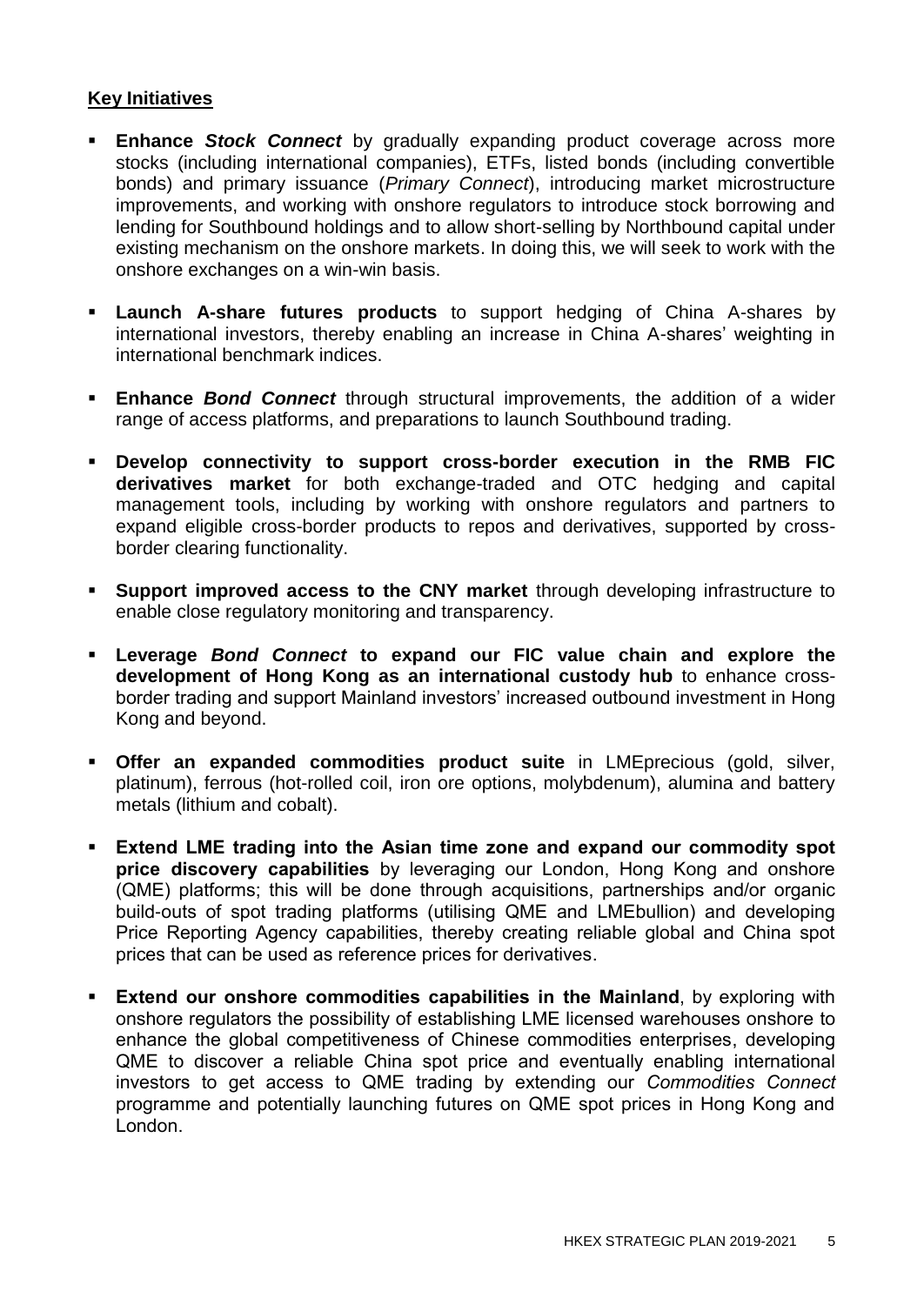## **3.2 Globally Connected: Bringing Global Liquidity to China and Asia Pacific Underlying**

Our strategic initiatives in recent years, particularly the *Connect* programmes, have significantly increased our relevance to international investors. As Mainland financial assets are included in international benchmark indices and their weighting in those increases, our relevance to international investors will continue to grow.

However, the changing investor mix in global markets and structural shifts in the investment management sector, including the rise in passive investment, algorithmic trading and pressures on traditional asset managers, are driving increasing geographic and asset class agnosticism. Against the backdrop of intensified industry competition to attract trading volumes, we must enhance the competitiveness of our core business by lowering our barriers to entry and reducing the costs and frictions of doing business with us through a range of market microstructure improvements and by adopting a more global approach.

Further, in light of rising levels of wealth, AUM and development in the Asia Pacific region, we see growing global demand for regional investment and exposures that today are either unmet entirely or which are relatively inefficient to access. To capture these opportunities, we must develop a larger ecosystem of products.

In particular, ETFs have increasingly become the preferred passive investment vehicles for both institutional and retail investors globally. As global investors are demanding more regional themes and products and Mainland investors are demanding more global themes and products over time, based on our attractive core market and close connection with Mainland's capital markets, Hong Kong is well positioned to be *the* hub for ETFs in the Asia Pacific.

To support us in pursuing these objectives, we must also strengthen our engagement with our clients, regulators and other stakeholders on a global basis.

#### **Key Strategies**

- **Enhance our product ecosystem across asset classes**, providing global liquidity with more comprehensive access to Hong Kong-listed or traded Asia Pacific underlying in addition to our existing offering, and onshore Chinese products through the *Connect* programmes.
- **Improve our market microstructure** to make our markets more globally competitive, cost effective and accessible, in order to enhance overall market liquidity.
- **Expand our international footprint further** to broaden and deepen our global operations beyond LME.

#### **Key Initiatives**

 **Build upon our 2018 Listing Reforms by further enhancing the structure of our IPO regime**, including pursuing measures to streamline our IPO process, shortening the IPO settlement cycle, and addressing microstructural frictions.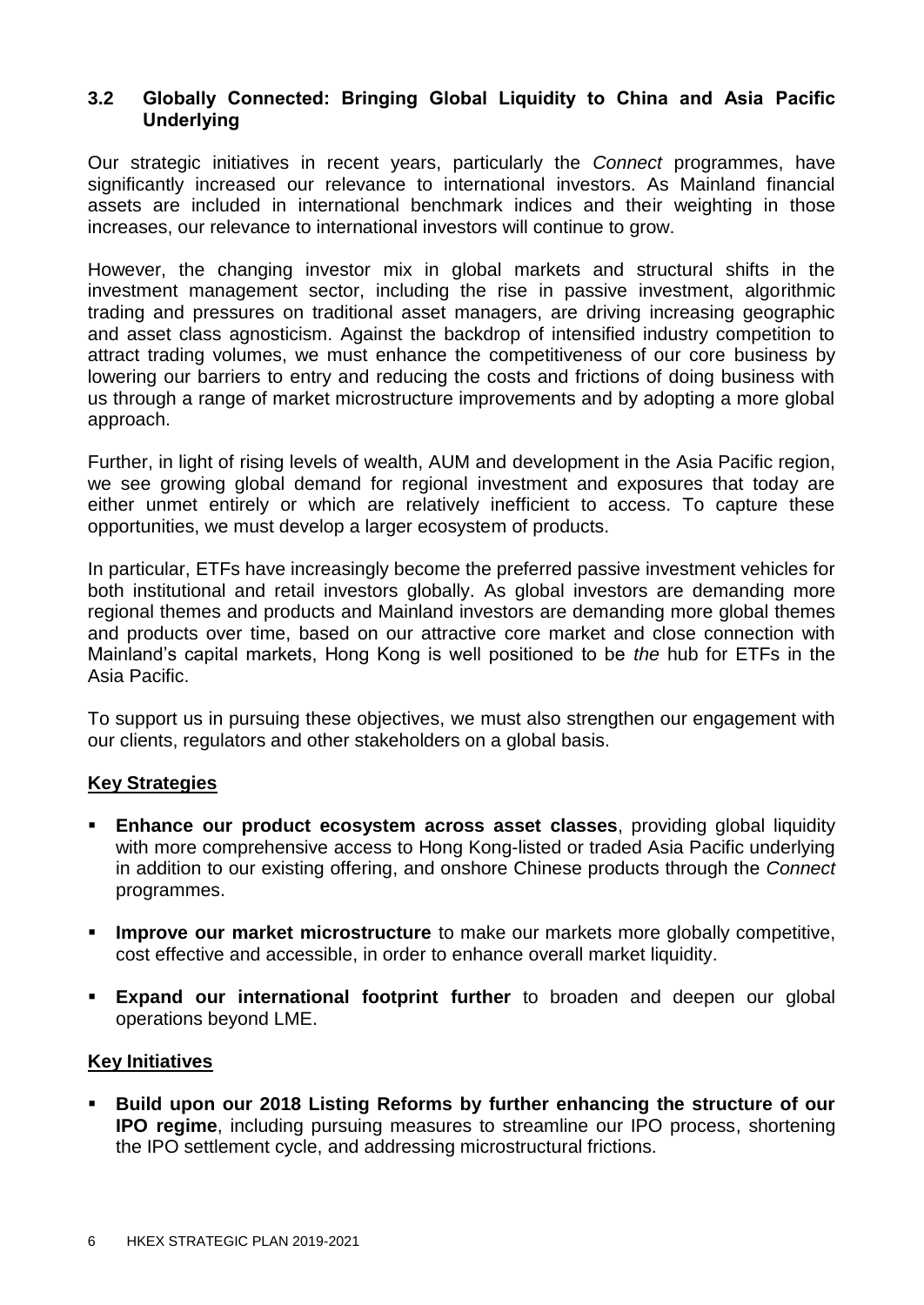- **Develop a listing and capital raising hub for major global and regional companies** on either a primary or secondary basis, thereby attracting global investment seeking exposure to Asia Pacific companies and Mainland investors seeking international exposure. To better attract Asia Pacific companies to list in Hong Kong, we will work with relevant regulators on introducing changes to our listing regime as well as Remote Participantship arrangements. We will also work with Mainland regulators on facilitating the gradual inclusion of these listings in the *Connect* programmes on both a primary and secondary basis.
- **Become** *the* **ETF issuance and trading hub for the Asia Pacific time zone** through broadening our offering of both global and Asia Pacific exposure ETFs, working with our Mainland regulators and partners to include suitable ETFs in S*outhbound Connect*, lowering barriers to issuance, implementing market microstructure improvements, orchestrating investor education programmes, and proactively supporting regional ETF product development with the development of corresponding derivatives and structured products.
- **Accelerate the pace of development of new products across derivatives and structured products** and adopt a holistic product development approach across our entire product ecosystem, by shortening our product development cycle, filling the remaining product gaps in our time zone, coordinating our equity product development efforts across single shares, ETFs, structured products, and futures and options, and supporting those efforts with targeted marketing.
- **Increase market liquidity in both cash and derivatives** by undertaking a series of market microstructure enhancements for both the Hong Kong market and *Stock Connect*, including further extending trading hours for equity derivatives, expanding the list of short-sellable stocks, and exploring initiatives to reduce the overall cost of trading.
- **Improve the ease of access to the Hong Kong markets** by streamlining our client on-boarding process, allowing Remote Participantship, and pursuing measures to offset the costs of initial on-boarding and new product support.
- **Expand our international footprint and customer engagement** to improve client coverage and promote the Hong Kong markets, our products and our offering, by launching new marketing and client coverage hubs in North America and Europe, dedicating more group resources to monitoring and assessing the opportunities presented by international market developments, and building upon our increased level of participation in international bodies in recent years.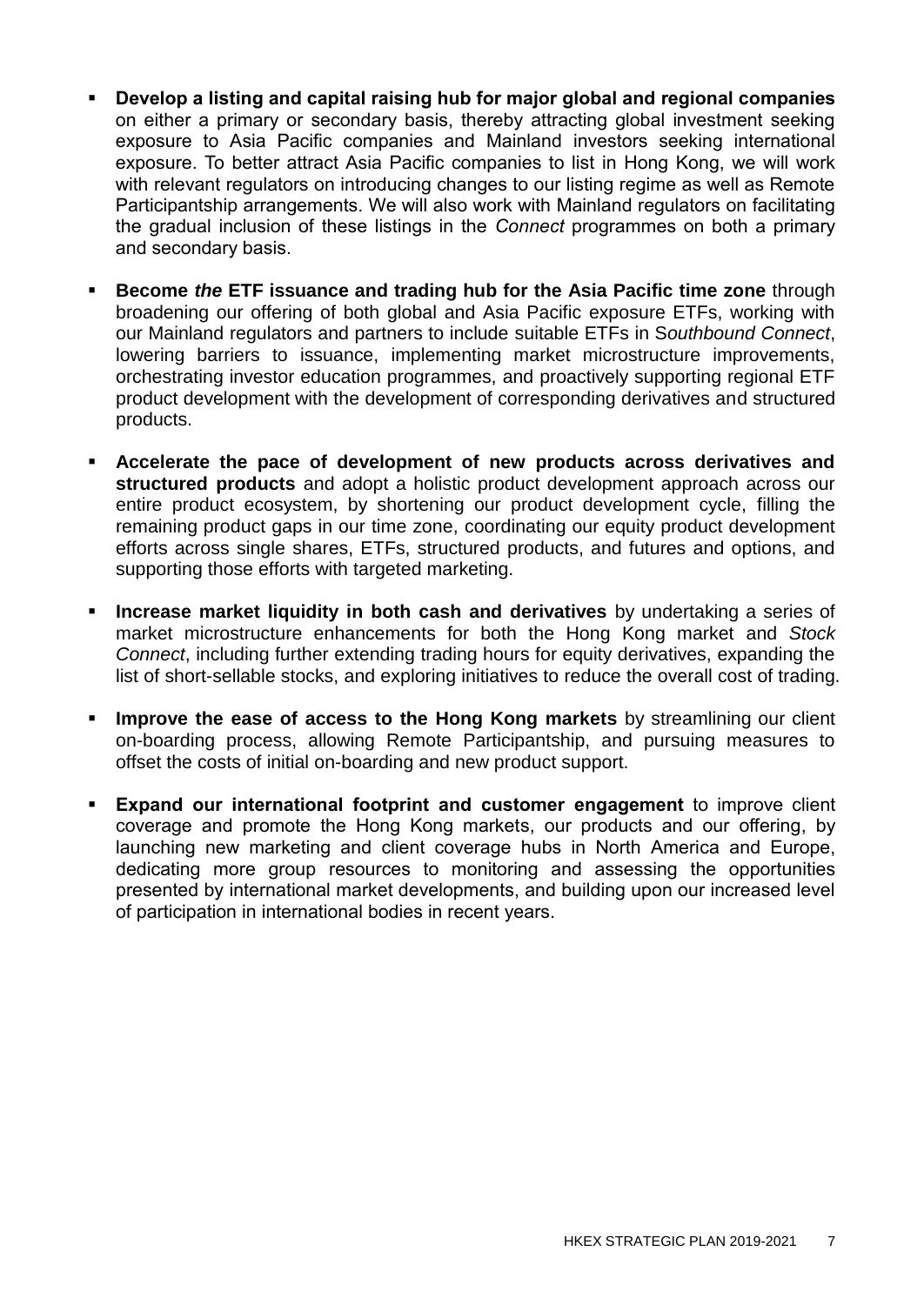### **3.3 Technology Empowered: Leveraging New Technology for Modernisation and Growth**

Against the backdrop of an accelerating pace of technological innovation in our industry, we must focus on applying new technologies to modernise our core functions in order to enable greater efficiency in our operations and deliver new services to our market. As data becomes ever more important not only to us but to our clients, we are instituting a more data-oriented management culture throughout HKEX and will drive the adoption of integrated management information systems.

Beyond our core market competencies, we will continue investing in further enhancing our development capabilities and pursuing value-additive business solutions that may substantially alter our markets, by both leveraging our Innovation Lab and collaborating with specialist technology and solutions vendors.

Finally, in order to fully utilise technologies as enablers to drive further growth, we need to increase our focus on innovations that may offer new business opportunities and avenues of revenue generation, including through establishing potential partnerships with leading new economy companies.

## **Key Strategies**

- **Modernise our core systems** to enhance product and service offerings and improve market and operational efficiency.
- **Leverage new technology**, including artificial intelligence, Blockchain, cloud infrastructure, and data analytics, in an agile manner to optimise processes, strengthen client engagement, and engage different parts of our value chain to deliver costeffective outcomes.
- **Expand our horizons** by leveraging our regulatory and market trust and partnering with China's technology leaders to explore and pioneer in completely new frontiers, particularly with respect to data as a new asset class for the financial markets.

#### **Key Initiatives**

- **Roll out the Next Generation Post-Trade platform** and consolidate our Hong Kong clearing houses, thereby upgrading our clearing, settlement and depository infrastructure across cash and derivatives trading and facilitating dramatic improvements in capital and operational efficiencies in the Hong Kong market.
- **Introduce a series of core system enhancements** including the upgrading of the Genium derivatives trading platform and the integration of the LME's metals market and our Hong Kong derivatives market onto the Orion Trading Platform.
- **Expand our technology resources** through acquisitions or alliances with technology partners, including a majority investment in Ronghui Tongjin (a subsidiary of Kingdom Sci-Tech), a leading financial markets technology company with an established presence in the fields of securities, data application, and regulation technologies, which will enhance our overall technological capabilities to accelerate many of our future IT projects and initiatives.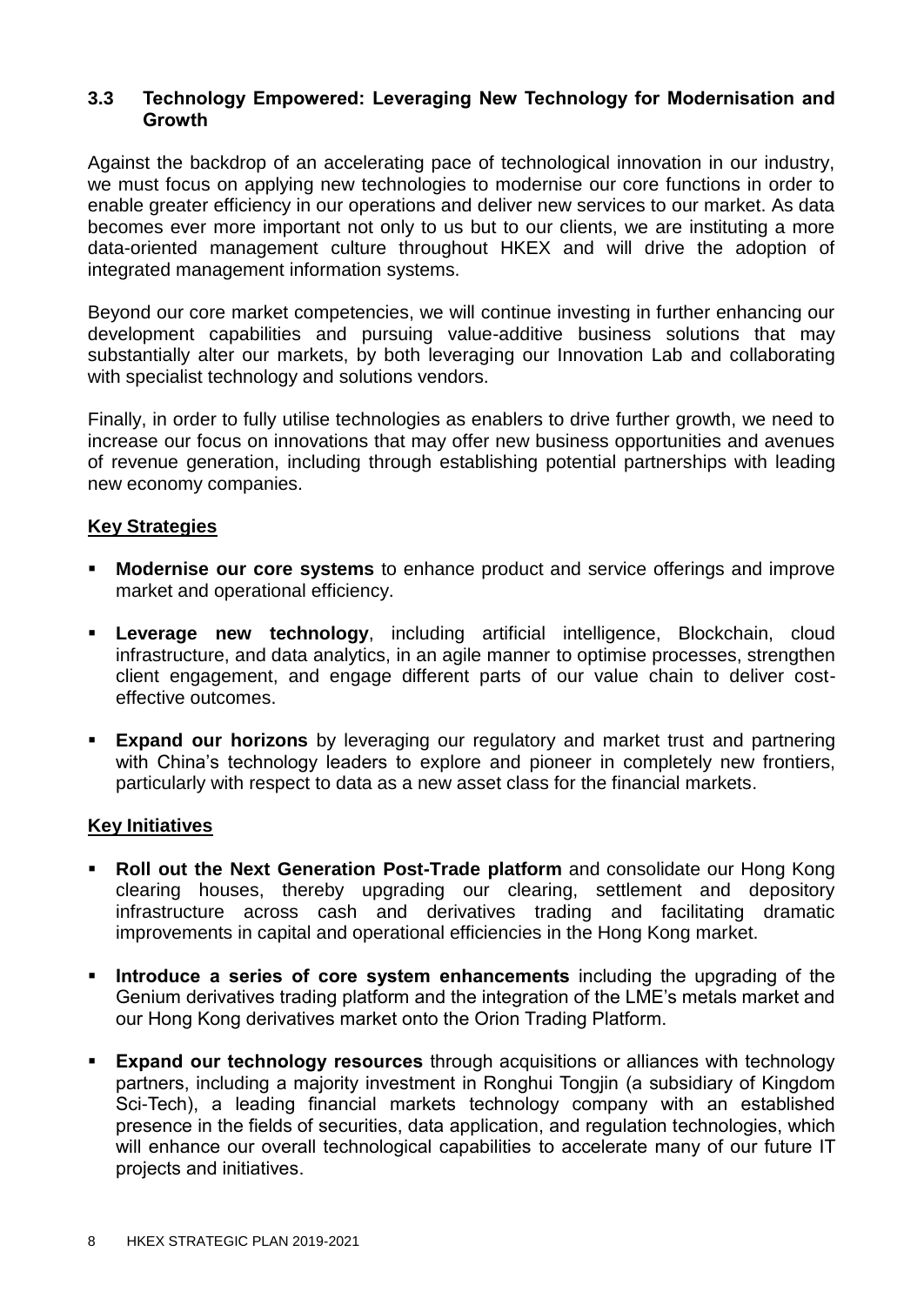- **Leverage our Innovation Lab** to stay abreast of emerging new technologies and, where relevant, take a flexible approach to introducing them into our business via partnerships and/or pilot schemes, such as the application of Blockchain in *Stock Connect* trade allocations.
- **Launch** *Client Connect*, a unified single platform for our Exchange Participants, Clearing Participants and issuer clients to securely access an expanded range of HKEX services, enabling product cross-selling, digitised client workflows and straightthrough processing.
- **Execute on an enterprise data strategy** by integrating our data architecture, digitising and automating processes group-wide, and establishing central data governance and ownership, thereby establishing a strong foundation for our ongoing technology innovation, reducing operational costs and time to market, and improving market insight and engagement.
- **Explore an opportunity to create a scalable** *Data Marketplace* **platform** for sharing data and analytics via a commercial pricing mechanism to better mobilise and monetise the large amount of data being produced.
- **Unlock new growth opportunities** by leveraging our network and trust among regulators and market participants, establishing potential strategic partnerships with China's technology leaders in areas beyond our current core competencies, and via investments in new technologies and talent that can bring in new capabilities.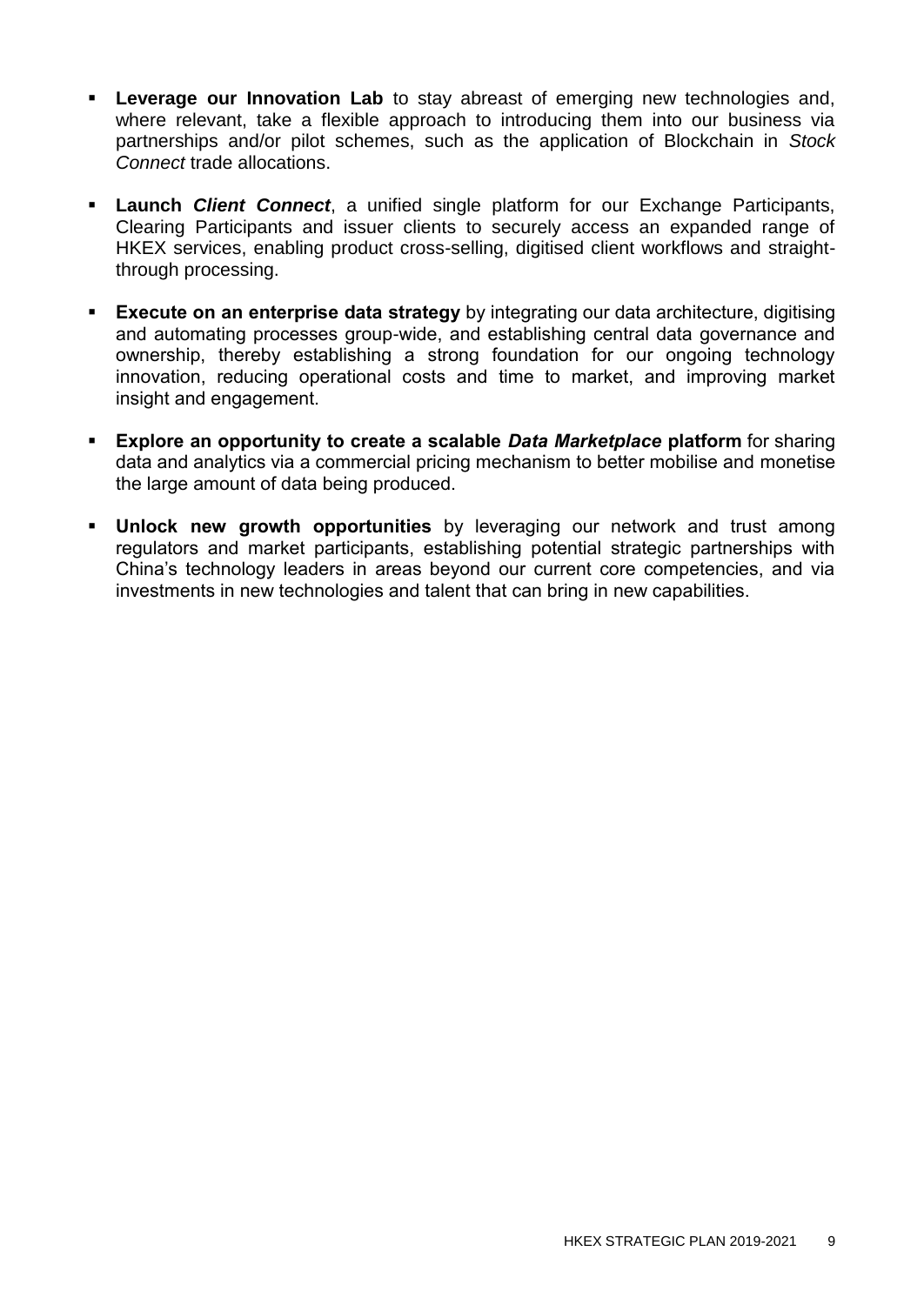## **4. BUILDING THE RIGHT ORGANISATION AND CULTURE FOR A MARKET LEADER**

To support our strategic objectives, we will need to take a further leap forward in our talent development, capabilities and corporate culture, driving a more commercial, innovative and customer-centric approach in all aspects of what we do. We will seek to automate and optimise internal processes to free up resources that could otherwise be deployed towards development and growth. We are also committed to strengthening our engagement with external stakeholders, aligning our interests to the future prosperity of Hong Kong as a whole. HKEX's ambition to be a globally trusted and innovative organisation is matched by our commitment to deliver the highest standards of integrity and transparency in all that we do.

## **4.1 Driving the Right Culture**

As part of our commitment to building a common and progressive culture across HKEX, we will launch our new 'Vision, Purpose and Values' to employees, with values that we can share and a common vision for success. This will support a more collaborative approach and reflect the key role that we play in society and in the future prosperity of our communities as a whole.

## **4.2 Optimisation of Internal Processes**

Through investment in our technology platforms and greater levels of automation, we will liberate our employees from many of the mundane and repetitive tasks that are carried out across the organisation. We expect to increase employee engagement and be able to reorient more of our resources towards customer engagement and business development.

#### **4.3 Talent Development and Succession Planning**

We will further invest in greater training and development throughout the organisation, to ensure that employees are continually improving their skills and knowledge, are best able to balance the alignment of business and risk objectives, and to provide specific leadership training to high potential employees.

As a part of our training and development, we will encourage greater employee mobility between our business divisions, improve collaboration and foster the development of 'allrounders' with experience in multiple areas of our business, which will support our longterm succession planning. We will instil a top-down focus and support to facilitate such comprehensive programme of talent development.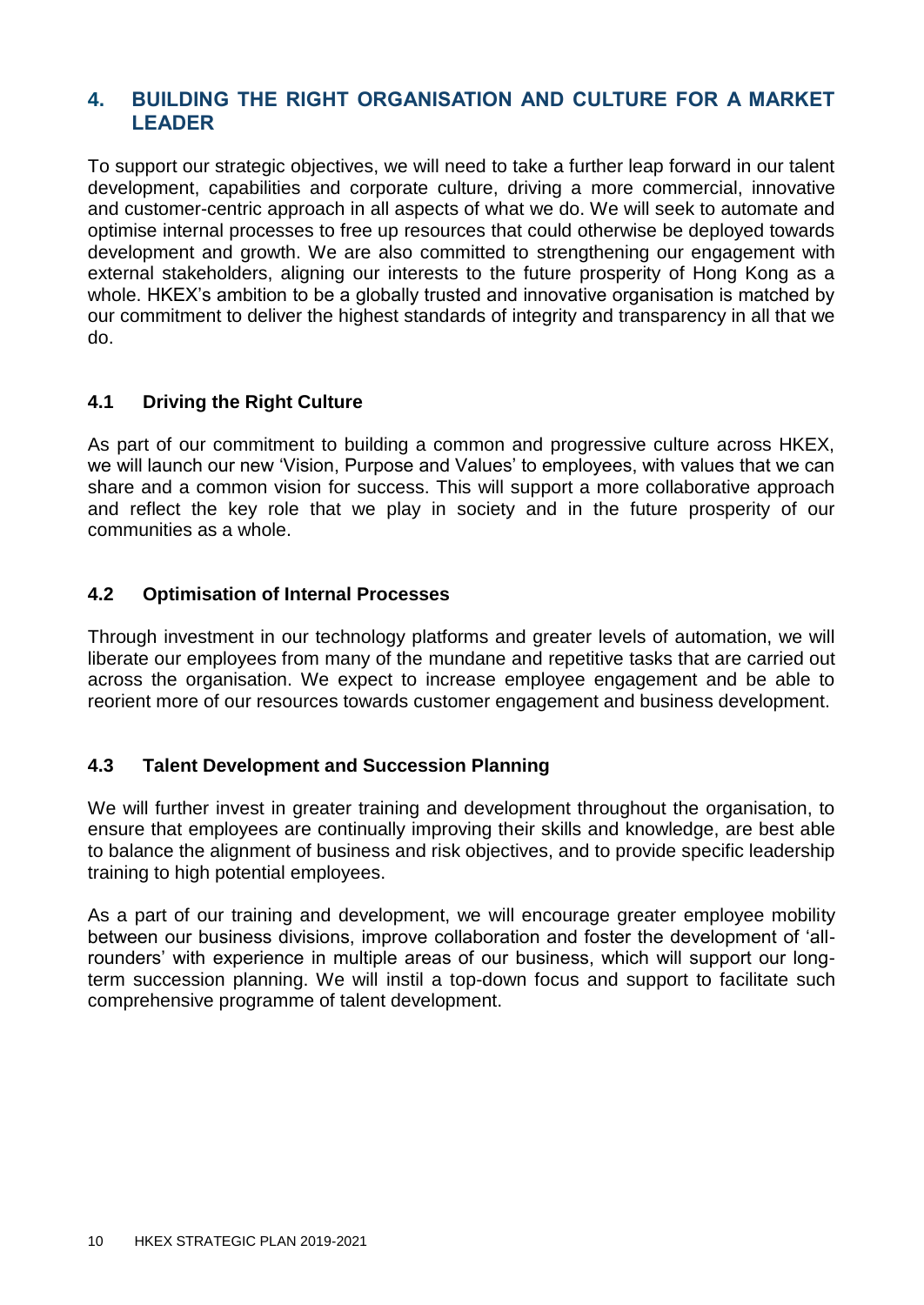#### **4.4 Engagement with External Stakeholders and Elevating Corporate Social Responsibility (CSR) and Environmental, Social and Governance (ESG) Standards**

We will step up our level of engagement with the Hong Kong SAR Government and our regulators not only for product and policy approvals, but also on the latest market developments, in order to foster greater alignment for the long-term health of the Hong Kong market. We will also continue to invest in our relationships with international regulators and associations, so that we can align with latest market best practices and shape future regulation and policies.

Through establishing a new Board level CSR Committee, we will take a more strategic approach in our CSR activities and focus on areas where our skills as a business can benefit the community and our own business. We aim to be the best-in-class among the Hong Kong community, through leading by example, continuing to enhance requirements for CSR and ESG reporting and disclosure by our listed companies, and providing guidance on meeting disclosure and operational standards. We will also seek to develop a green finance regime to facilitate sustainable financing for environmentally-aligned issuers seeking lower costs of funding.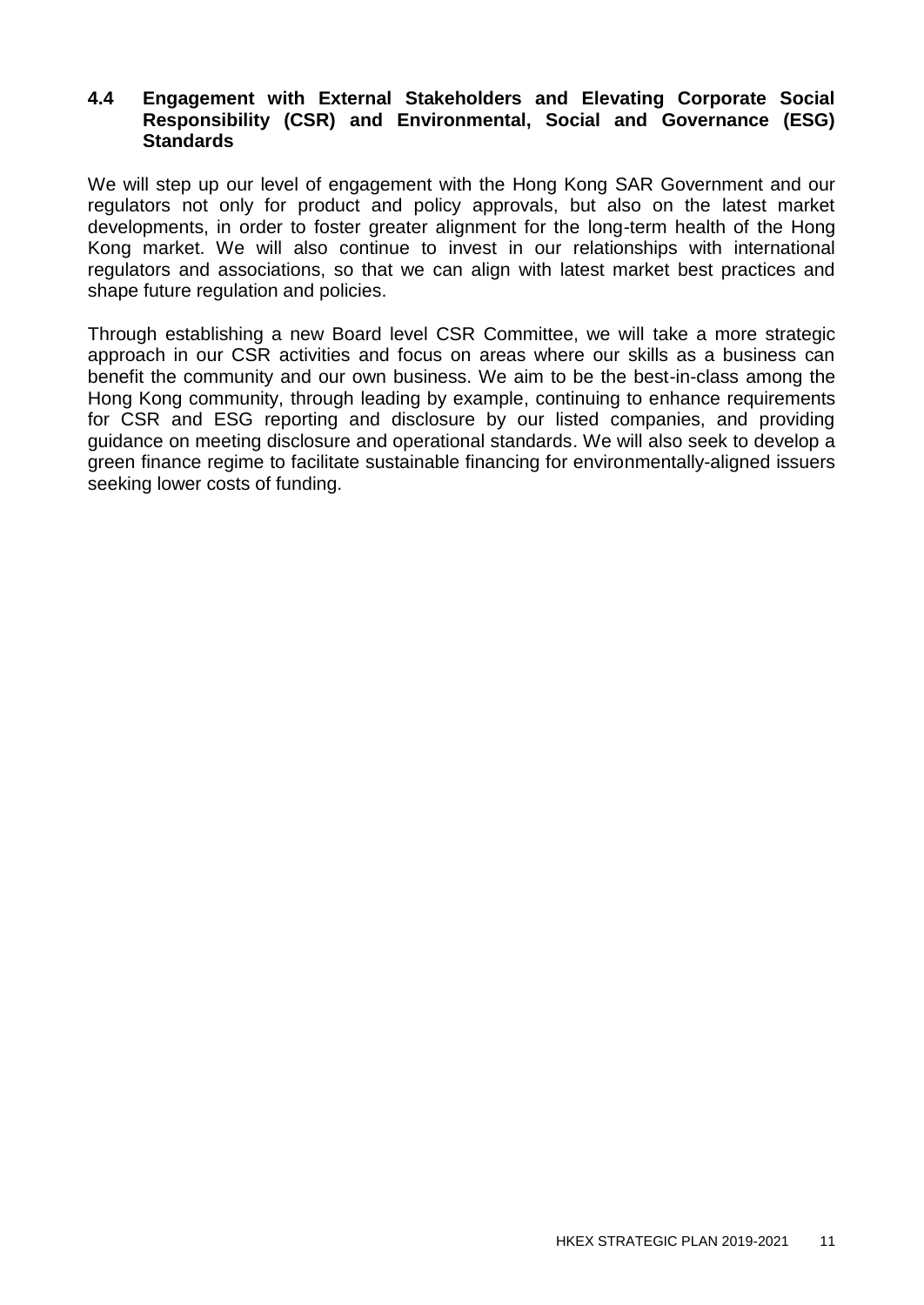# **5. CONCLUSION**

In our previous 3-year strategic plan, we set out a bold vision: *Connecting China with the World, we are Reshaping the Global Market Landscape*. We believe we have, to a great extent, realised our strategy of building the most effective platform for cross-border access with Mainland China, and developed a unique destination market for products with both Chinese and international relevance.

Building on the successes of our Strategic Plan 2016-2018, we are now ready to declare an even bolder vision to bring Hong Kong and HKEX forward into a new sphere: to be *the Global Markets Leader in the Asian Time Zone – Connecting China, Connecting the World*. In support of this vision, as part of our Strategic Plan 2019-2021, we intend to focus our efforts in the following areas:

- **Mainland investors' diversification:** Support international portfolio diversification by Mainland investors and facilitate further internationalisation of the domestic capital markets through secure, effective and transparent channels across asset classes;
- **Global access to Asia underlying:** Attract global liquidity to Hong Kong by providing broader and more effective access to Asia Pacific underlying, creating a comprehensive and competitive one-stop shop for China and Asian exposures; and
- **Technology and innovation:** Leverage technology to modernise our core business and explore new frontiers through strategic partnerships with technology leaders.

Our vision and strategic objectives represent the most ambitious and challenging in our recent history. However, when realised, these initiatives will position HKEX for continued leadership among the global exchange groups and drive Hong Kong to pre-eminence among the world's financial centres.

The information contained in this document is for general informational purposes only and does not constitute an offer, solicitation, invitation or recommendation to subscribe for or purchase any securities, futures contracts or other products or to provide any investment advice or service of any kind. This document contains forward-looking statements which are based on the current expectations, estimates, projections, beliefs and assumptions of HKEX about the businesses and the markets in which it and its subsidiaries operate or aspire to operate in. These forward-looking statements are not guarantees of future performance and are subject to market risk, uncertainties and factors beyond the control of HKEX. The implementation of the initiatives described herein is subject to a number of external factors, including government policy, regulatory approval, the behaviour of market participants, competitive developments and, where relevant, the identification of and successful entry into agreements with potential business partners. Therefore, actual outcomes and returns may differ materially from the assumptions made and the statements contained in this document.